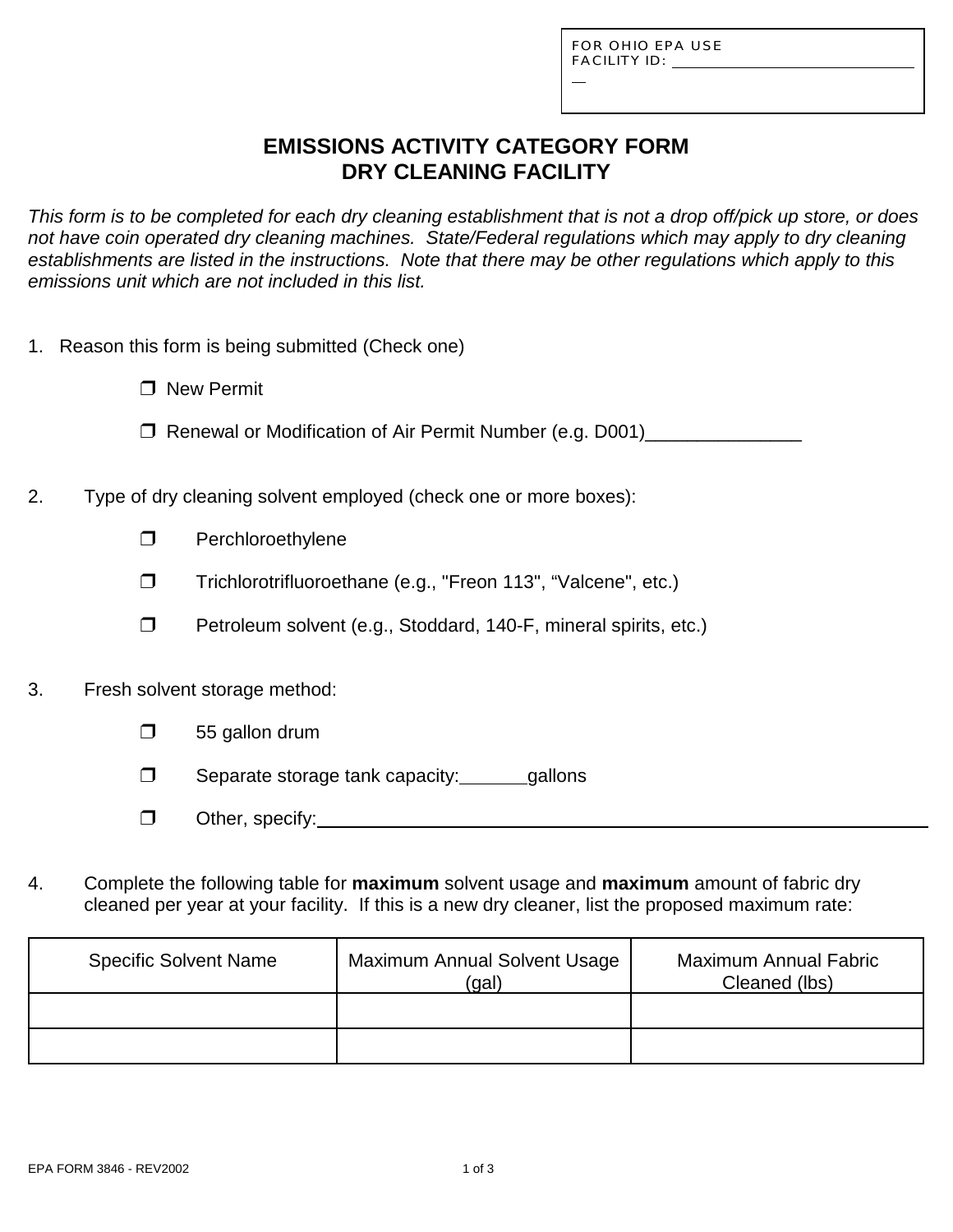5. Complete the following table for washing and/or drying equipment:

| Equipment<br>ID | <b>Equipment Manufacturer</b> | Model<br><b>Number</b> | <b>Type of Operation</b><br>(Check one)                            | Manufacturer's<br>Capacity (lbs) | <b>Control Equipment</b>                                                                                                       | <b>Type of Filter</b> |
|-----------------|-------------------------------|------------------------|--------------------------------------------------------------------|----------------------------------|--------------------------------------------------------------------------------------------------------------------------------|-----------------------|
|                 |                               |                        | Washer (Transfer)<br>G<br>G<br>Dryer (Transfer)<br>G<br>Dry-to-Dry |                                  | G<br><b>Refrigerated Condenser</b><br>G<br>Primary Carbon Adsorber<br>G<br>Supplemental Carbon<br>Adsorber<br>G<br>None        |                       |
|                 |                               |                        | Washer (Transfer)<br>G<br>G<br>Dryer (Transfer)<br>G<br>Dry-to-Dry |                                  | G<br><b>Refrigerated Condenser</b><br>G<br><b>Primary Carbon Adsorber</b><br>G<br>Supplemental Carbon<br>Adsorber<br>G<br>None |                       |
|                 |                               |                        | Washer (Transfer)<br>G<br>G<br>Dryer (Transfer)<br>G<br>Dry-to-Dry |                                  | <b>Refrigerated Condenser</b><br>G<br>G<br>Primary Carbon Adsorber<br>G<br>Supplemental Carbon<br>Adsorber<br>G<br>None        |                       |
|                 |                               |                        | Washer (Transfer)<br>G<br>G<br>Dryer (Transfer)<br>G<br>Dry-to-Dry |                                  | G<br><b>Refrigerated Condenser</b><br>G<br><b>Primary Carbon Adsorber</b><br>G<br>Supplemental Carbon<br>Adsorber<br>G<br>None |                       |
|                 |                               |                        | Washer (Transfer)<br>G<br>G<br>Dryer (Transfer)<br>G<br>Dry-to-Dry |                                  | <b>Refrigerated Condenser</b><br>G<br>G<br><b>Primary Carbon Adsorber</b><br>G<br>Supplemental Carbon<br>Adsorber<br>G<br>None |                       |
|                 |                               |                        | Washer (Transfer)<br>G<br>G<br>Dryer (Transfer)<br>G<br>Dry-to-Dry |                                  | <b>Refrigerated Condenser</b><br>G<br>G<br>Primary Carbon Adsorber<br>G<br>Supplemental Carbon<br>Adsorber<br>G<br>None        |                       |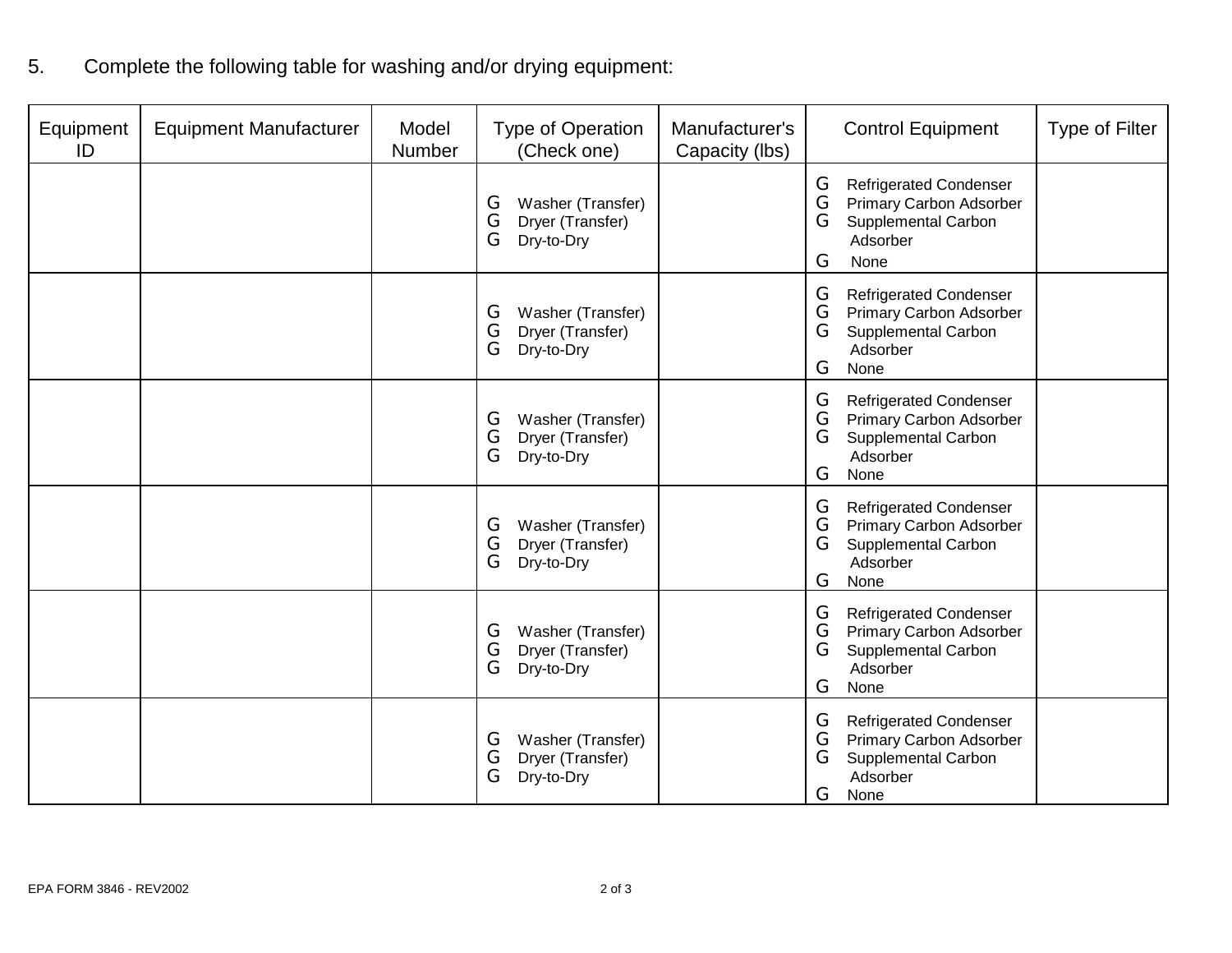6. If your dry cleaning machine uses perchloroethylene and has a refrigerated condenser, please answer the following:

| Equipment ID | Vented or<br>Non-vented | For dry-to-dry machines, the condenser<br>outlet temperature at end of dry/cool- | For washing machines, condenser temperature (°F) at: |                            |  |
|--------------|-------------------------|----------------------------------------------------------------------------------|------------------------------------------------------|----------------------------|--|
|              |                         | down cycle (°F)                                                                  | Inlet                                                | (Inlet - Outlet)<br>Outlet |  |
|              |                         |                                                                                  |                                                      |                            |  |
|              |                         |                                                                                  |                                                      |                            |  |
|              |                         |                                                                                  |                                                      |                            |  |
|              |                         |                                                                                  |                                                      |                            |  |
|              |                         |                                                                                  |                                                      |                            |  |
|              |                         |                                                                                  |                                                      |                            |  |

7. If your dry cleaning machine uses perchloroethylene and has a carbon adsorber, please answer the following:

| Equipment ID | Vented or Non-<br>vented | For vented carbon adsorber, concentration of<br>perchloroethylene in the exhaust (ppm) | For non-vented carbon adsorber, concentration<br>of perchloroethylene in the machine drum (ppm) |
|--------------|--------------------------|----------------------------------------------------------------------------------------|-------------------------------------------------------------------------------------------------|
|              |                          |                                                                                        |                                                                                                 |
|              |                          |                                                                                        |                                                                                                 |
|              |                          |                                                                                        |                                                                                                 |
|              |                          |                                                                                        |                                                                                                 |
|              |                          |                                                                                        |                                                                                                 |
|              |                          |                                                                                        |                                                                                                 |

- 8. Indicate the minimum amount of time filter cartridges or filter materials are drained prior to disposal. hrs
- 9. If applicable, describe test or analysis recently conducted to determine solvent emissions or solvent content of wastes: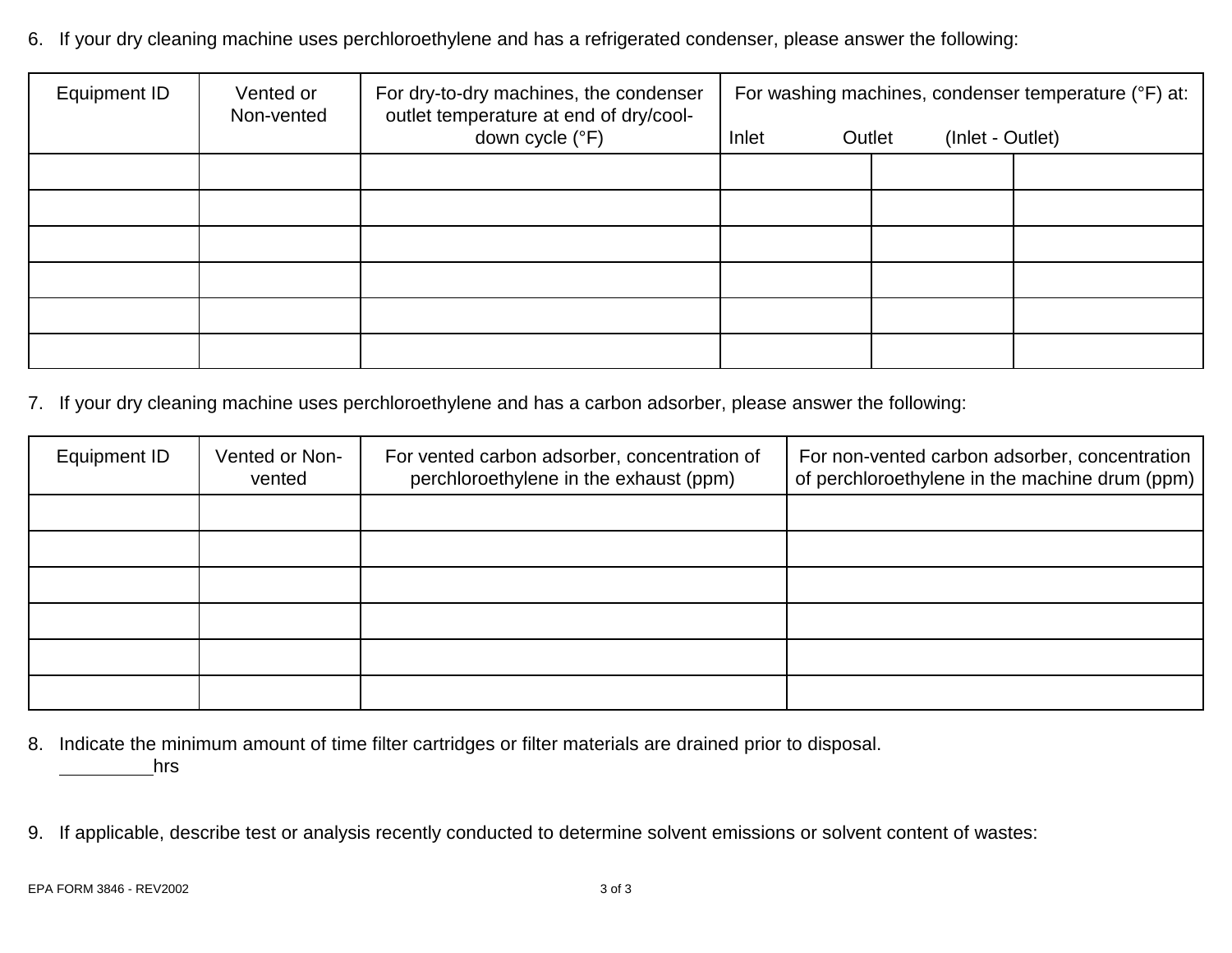## **INSTRUCTIONS FOR COMPLETION OF THE EMISSIONS ACTIVITY CATEGORY FORM FOR DRY CLEANING FACILITIES**

## **GENERAL INSTRUCTIONS:**

Provide complete responses to all applicable questions. If an item does not apply to the emissions unit, write in "Not Applicable" or "NA." If the answer is not known, write in "Not Known" or "NK." If you need assistance in understanding a question after reading the instructions below, contact your Ohio EPA District Office or Local Air Agency for assistance. Submittal of an incomplete application will delay application review and processing. In addition, the application may be returned as incomplete if all applicable questions are not answered appropriately.

#### **APPLICABLE REGULATIONS:**

*The following State regulations may be among those which apply to dry cleaners. Note that there may be other regulations which apply to this emissions unit which are not included in this list.*

- Federal: 40 CFR 63, (MACT) Subpart A, (General Provisions) 40 CFR 63, (MACT) Subpart M (National Perchloroethylene Air Emission Standards for Dry Cleaning Facilities)
- State: OAC rule 3745-31-02 (Permit to Install) OAC rule 3745-35-02 (Permit to Operate) OAC rule 3745-21-09(AA) (Perchloroethylene Dry Cleaning Facility) OAC rule 3745-21-09(BB) (Petroleum Dry Cleaning Facility)

If you would like a copy of these regulations, contact your Ohio EPA District Office or Local Air Agency. State regulations may also be viewed and downloaded from the Ohio EPA web site at http://www.epa.state.oh.us/dapc/regs/regs.html. Federal regulations may be viewed and downloaded at http://www.epa.gov/docs/epacfr40/chapt-I.info/subch-C.htm.

## **CALCULATING EMISSIONS:**

Dry cleaning operations typically emit solvent vapors to the air. Emissions due to solvent evaporation can be calculated by multiplying the annual amount (in gallons) of solvent used by the solvent weight per gallon:

Annual emissions (lbs.yr) = amount of solvent used\* (gallons) X weight per gallon (lbs.)

\*Usage equals beginning inventory, minus final inventory, plus purchases, minus credits for documented disposal or returns to suppliers.

## **SPECIFIC INSTRUCTIONS:**

- 1. If a new machine is being installed, there should be a new permit. If an existing permit is expiring for a machine that will continue to operate at your facility, mark the "renewal" box. If your facility has multiple dry cleaning machines, contact the Ohio EPA District Office or Local Air Agency that serves your county for assistance.
- 2. Check the box for the solvent which you use to clean the fabric. If more than one solvent is used at your facility, check the box for every type that you use.